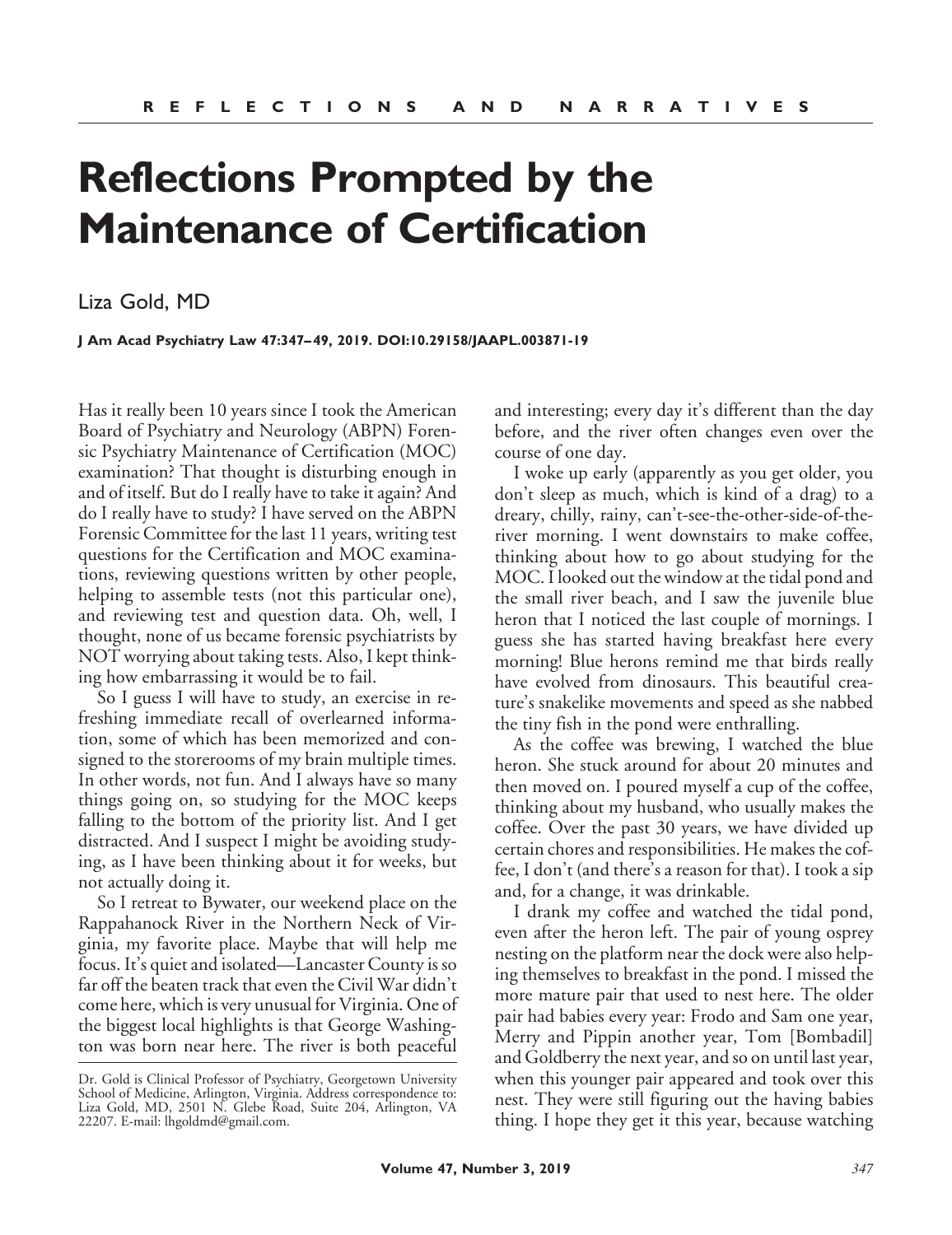the baby osprey grow and learn to fly is an incredible experience.

My brother called to check in, which was heartwarming. He is my only sibling, and we had not been close for decades. In recent years we have become much closer, for which I am very grateful.

After the phone call, it was time to start studying. But the clutter in the bedroom had been bothering me, so I packed three big black garbage bags of gently used clothes and blankets to give away. Oh, yes, the MOC. I went to my desk and opened a pack of notecards; I was going to review old-school by making my own notes as I read through the outline and textbook. I realized I could hear myself think because I was, somewhat unusually, alone: no husband, no "adultlet" children, no dog barking at every squirrel, car, and delivery truck; no responsibilities except to myself. My desk faces the tidal pond, the river beach, and the river, and the view through the windows takes my breath away every time I look, regardless of the weather. As I was admiring the view, I noticed that the back porch looked like a disaster area, so I figured I'd just take a few minutes to tidy up. I'm not avoiding, really. It has to be done.

Outside again, still dreary and rainy. But now I had a mission. Scattered around were about fifteen pairs of river/water shoes; I threw away about half of them. Then I sorted out the safety vests, which we use for kayaking. What to do with the two broken "beginner" fishing rods? We got them at Target and tried to figure out how to fish from the dock, but we never got the hang of it. I can't decide whether to throw these away or not, so I just put them out of the way. Some decisions are hard. Then I tackled the sail my husband bought to use on his kayak. I still can't understand why someone would want a sail on a kayak. It took some time to fold it up in such a way that it fit in the storage bag. At the very bottom of the pile, I found a number of random items, including some torn mesh screen netting and an old, dirty buoy. Those were easy to throw away. The back porch looked better than it had in a long time.

I went back inside to wash my hands, intending for sure to sit at the desk and start studying. Then I noticed the unopened box with the hand-held metal detector I had ordered. Really, I needed to assemble it and make sure it worked properly before it was too late to return it if it didn't work. Why a metal detector? Last year I found a cannonball in one of the neglected flower beds. I have to admit, all the flower beds are neglected. But the first time I did some weeding in this particular bed, I found the cannonball.

Our location is such that the cannonball could be from the 1600s, because we are situated along the much-traveled waterways not far from the original English settlements. It could also be from the 1700s, because there was fighting here during the Revolutionary War, or the 1800s, of course, during the War of 1812. There is apparently no way to tell how old the cannonball is. When I was making plans to come here for this study weekend, I thought it would be interesting to see if I could find any other weapons of mass destruction in the flower beds, so I bought the metal detector.

I could use the metal detector on the beach, too, because all kinds of things turn up on our river beach. Most are broken bits of ceramic or glass, but you never know. For example, a couple of years ago, I was sitting on the dock watching a pod of dolphins playing in the river. I started rapping on the dock to see if they would react and unbelievably, a group of them came over, I guess to check out the sound. As I rapped, some would pop their heads up and look. We played for a few minutes, me rapping on the wood, different dolphins popping up and down looking around and looking at me. Unbelievable. Then, I accidentally knocked my glasses off and they fell into the river. I kicked off my sandals and jumped in, scattering the dolphins in the blink of an eye. I searched the shallow river bottom just beneath dock but I didn't find them. My husband looked, too (they were expensive progressive lenses), but he had no luck either. But maybe they would turn up now, two years later, if I used the metal detector. Unless the dolphins took them, which they might have. Who knows?

So I assembled the metal detector, and I held my breath. Surprisingly, the power actually came on. I had read and followed the assembly instructions, which is not my usual *modus operandi*. I can't remember the last time I followed a set of instructions to assemble a mechanical device; again, that's usually my husband's thing. When I glanced through the instructions on how to use the metal detector, I was disappointed to note that this one can't be used in water. I guess the glasses are gone for good.

Despite the fact that I was now properly equipped at least to find more cannonballs, the weather was still cold and wet, definitely not a day to go outside to